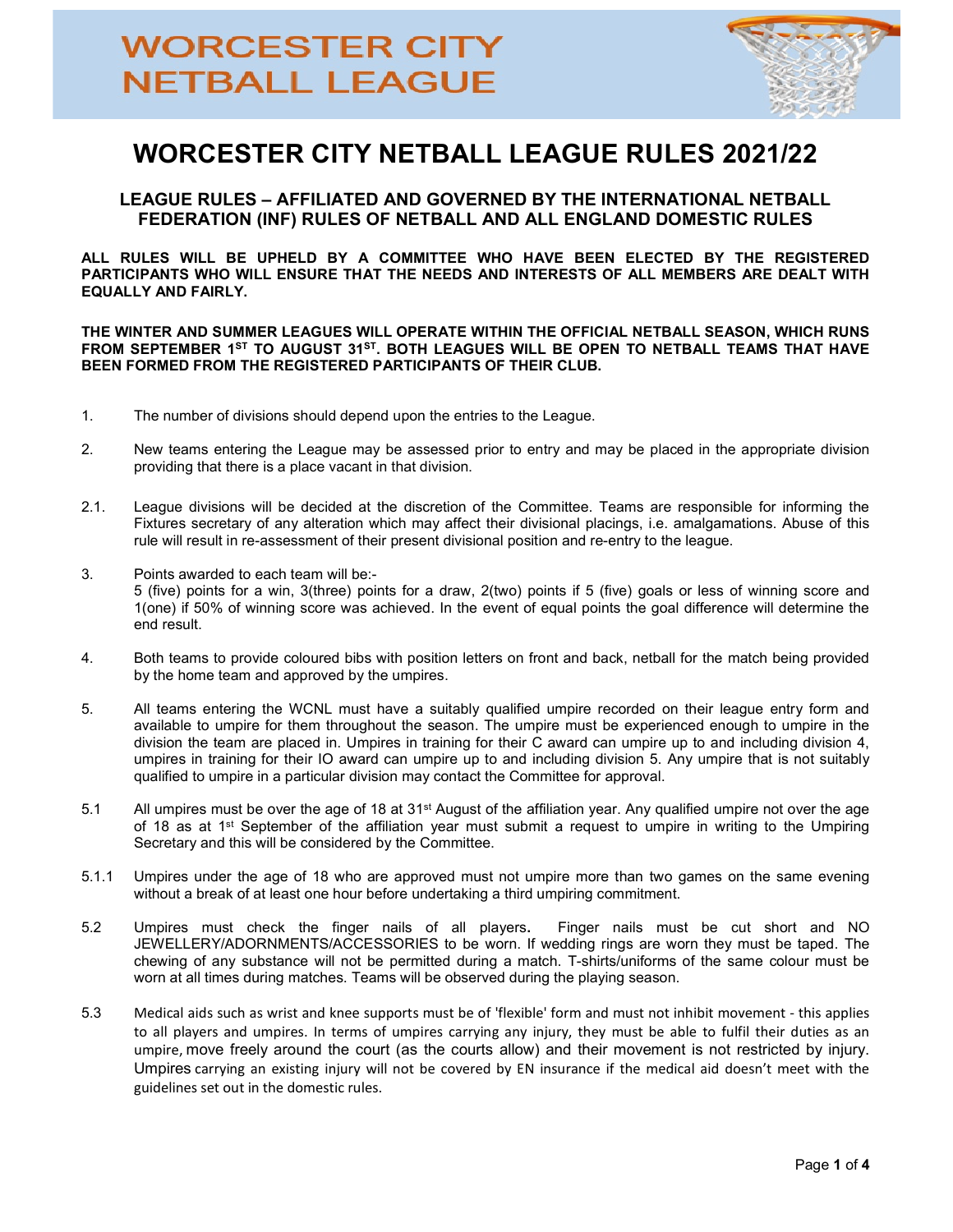## **WORCESTER CITY NETBALL LEAGUE**



- 6. Prior to commencement of a match, it is the responsibility of the coach or captains to approach the umpires to determine the area of the court to be designated for the qualified coach and 5 (five) additional players of each team and supporters. Should this not be the case then the umpire will designate the area to be used.
- 7. All players must be affiliated on line and paid for prior to playing using ENgage. A copy of the team rosta must be sent to the fixtures secretary prior to the first match of every season. For any subsequent players either affiliated or 2<sup>nd</sup> claim throughout the season, the receipt must be submitted to the fixtures secretary prior to their first match.
- 7.1 Teams shall have a minimum of 7 (seven) players upon entry to the leagues plus a qualified umpire.
- 7.2 Transfer of players between teams after the start of a season must be requested in writing to General Secretary and will be considered by Committee.
- 7.3 A Club with two or more teams may play a lower division team player to higher division team(s) a maximum of 2 (two) occasions. On the  $3<sup>rd</sup>$  (third) occasion with any higher division team that player may not return to any other team. Any part of a match constitutes 'an occasion'. The match played after the 2<sup>nd</sup> occasion will be deemed as the team that player has chosen to play with for the rest of the season. This must be indicated by using the initials 'PU' on the result card.
- 7.4 A Club with two or more teams will not play players from a higher division to a lower division.
- 7.5 A Club with two or more teams cannot play players between teams who are in the same division.
- 7.6 A player affiliated within the current affiliation year playing in the Senior Regional, or National Clubs League may only play in Division 2 and higher.
- 7.6.1 Only 3 Regional players, who have played region within the current regional affiliation year, playing in Seniors or above players are allowed to be on court within the same team at any one time. Points will be deducted from teams if 3 or more Senior Regional (19 and over) or above players are on court at the same time (if any players aged under 19 are playing in a Senior Regional team, they are considered to be Senior Regional players).
- 7.6.2 The exception to rule 7.6.1 will be where WCNL create a premier division for the winter league which will have no cap on the number of Regional or above players allowed on court within the same team at any one time.
- 7.6.3 Where a player is considered to be a regional player, however due to exceptional circumstances a team believes they should not be considered a regional player, a request must be submitted in writing to the Committee for consideration.
- 7.7 The maximum number of players that can be played up, on any occasion, in any match, for a higher division team game is 3 (three). Therefore, at least 4 players on court at any time must be players that are registered for that team.
- 7.8 Individual teams have a duty of care for players Under 18 and must have written parental/carer consent, if an age banding form is required, before participating in league matches.
- 7.9 Each team or club entering WCNL requires a named Safeguarding Officer as per England Netball requirements. The Safeguarding Officer must be named when a team or club affiliates to WCNL and their details are to be shared on all league entry forms. For each team or club with members under the age of 18, the Safeguarding Officer must meet the following requirements:
	- Be over the age of 19 years
	- Be affiliated to England Netball
	- Record their details on Engage
	- Have completed the relevant England Netball training requirements (please refer to the Safeguarding Officer Policy)
	- Have an enhanced DBS check through England Netball (even if a DBS check is already held through a current employer)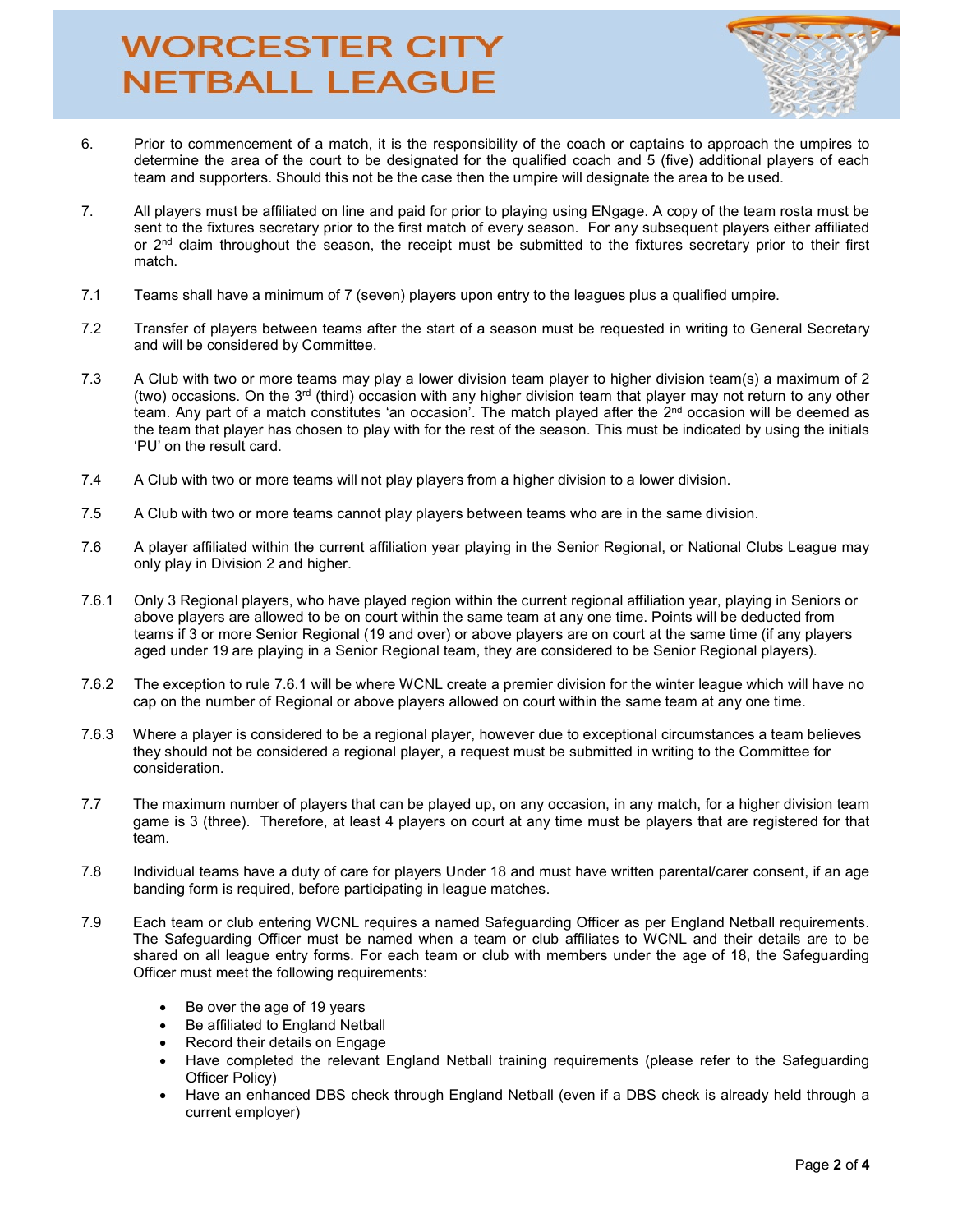## **WORCESTER CITY NETBALL LEAGUE**



- 7.9.1 At all matches where a team fields an under 18 player(s) and their own parent/carer is not present, each team must provide an adult who is not another player in the team, or an umpire, to be present during the whole game to act as "in loco parentis" and they are expected to act as a reasonable caring parent would.
- 8. All league games MUST be started with allocated umpires and the number of players present at the allocated time on the fixtures. Failure to play the game due to lack of players or an allocated umpire must result in the nonoffending team claiming 5 (five) points from the offending team. Games can be played with a minimum of 5 (five) players per team.
- 9. If a team does not turn up to play, their opponents must claim the points WITHIN THREE DAYS OF THE FIXTURE by submitting a score sheet and stating reason. Teams conceding matches will be deemed to have lost the game by 20 goals. Failure to comply then Rule 18 will apply. Umpiring fees are at the discretion of each team.
- 10. All matches to be played on the date stated on the fixtures. If in extreme circumstances a team is unable to honour a fixture on the arranged date and if their opponents and Fixtures Secretary agree, they may play the game by 31<sup>st</sup> August (Summer League), or the game will be void. Should the teams not agree, the original team unable to play must concede the game and be deducted 5 (five) points. If a team concedes more than 25% of league matches within one season then this will be discussed by the Committee which may result in a penalty being imposed.
- 10.1 Teams unable to fulfil a fixture other than in extreme circumstances must advise a member of the opposition within a timely manner PERSONALLY (i.e. NOT by leaving a message) as soon as possible prior to the match – if this has not been possible then a member of the team cancelling the match must turn up at the venue. Penalty as in rule 10.
- 10.2 Postponement of matches due to severe weather conditions that may affect the safety of the players will rest with the umpires and captains. Final decision rests with umpires. Should they agree to postpone a match the Fixtures Secretary must be notified in writing by the home team. All postponed matches must be played by the 31<sup>st</sup> August (Summer League). In the event of both teams not being able to agree on a rematch date the committee will set the rematch date.
- 10.3 If after commencement of third quarter games are abandoned due to severe weather conditions the score at that time will stand. Decision to abandon rests with umpires and captains. Final decision rests with umpires.
- 10.4 Teams entering competitive netball games/tournaments outside Worcester League which may affect their fixtures must notify fixtures secretary in writing prior to the commencement of the appropriate league. Players representing regions or national squad must notify the Fixtures Secretary in writing. Otherwise games must be fulfilled.
- 10.5 Any team requesting a rearrangement will be liable for all initial venue costs and all costs for the rearranged game. Umpires costs remain an arrangement between each team as usual.
- 11. Result cards must be received by the Fixture Secretary, within 3 days of the fixture date. Home team to provide the score sheet, but each team to send in one copy of the fully completed sheet. Should neither copy be received or not fully completed then the match will be void. Club Affiliation number and players' full Christian and Surname MUST be printed on the score sheets.
- 12. Team representation must be made at the Annual General Meeting. Penalty for not doing so will be a fine of £25.00. If a team fails to attend the AGM but have won a winner/runner up prize this will be honoured. However, the team will not be eligible to receive the gift given out at the AGM.
- 13. Any team withdrawing from the leagues will be fined a minimum of £25.00 plus any already incurred fees which is payable upon withdrawing and must accompany the notification of withdrawal. Teams withdrawing may not be allowed in the same division the following season and will be assessed prior to entry. All matches played up to the time of withdrawal will be made void so as not to give advantage.
- 13.1 Any players from a team withdrawing from the league that owes money to the league will not be permitted to play in any other team until the outstanding money is paid in full. This will be at the discretion of the Committee.